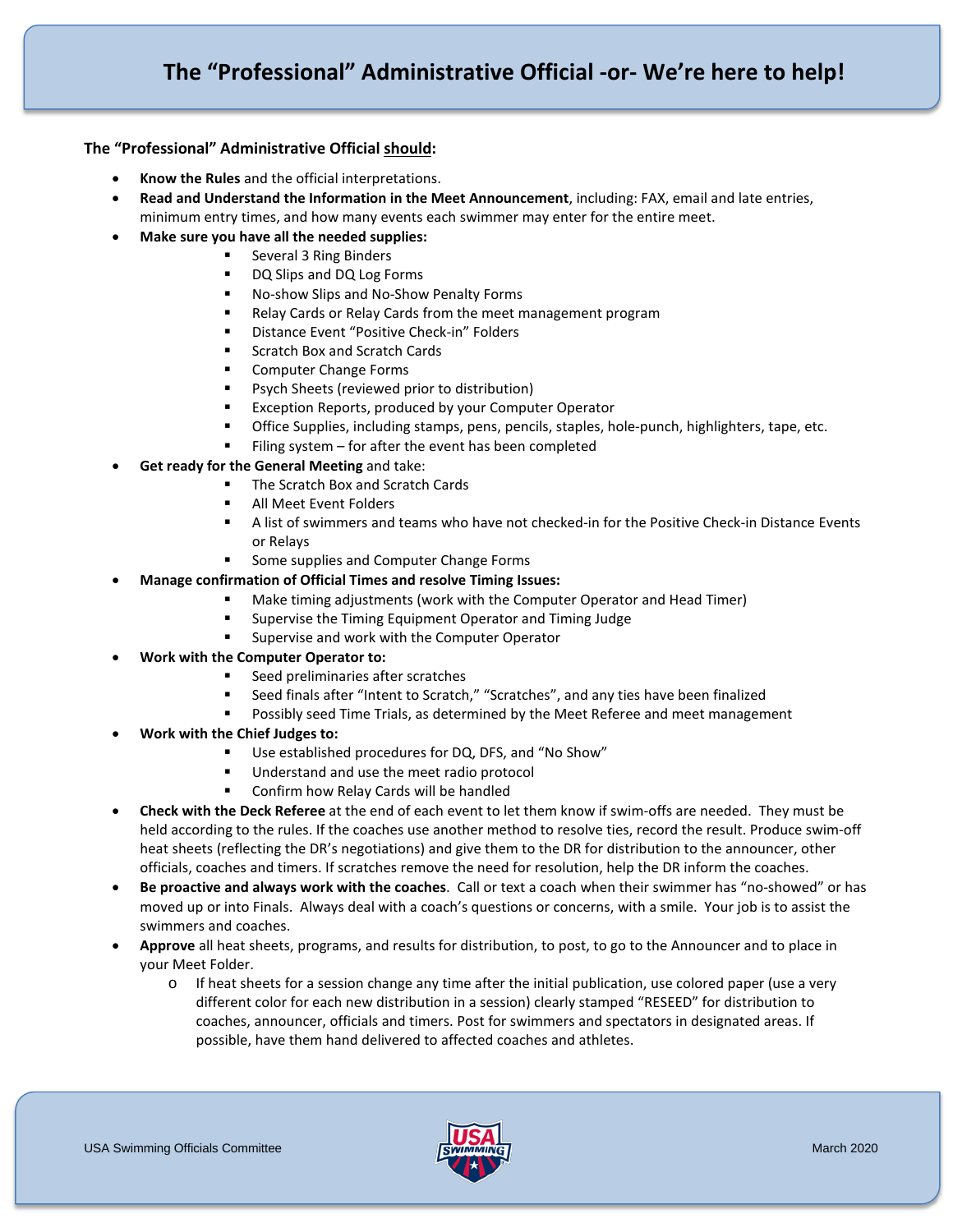- **As the Administrative Official at the venue, you may be involved in:**
	- o *Before the session:*
		- Making announcements as needed
		- **Taking Declared False Starts (DFSs) until the session begins**
		- **Assisting swimmers and coaches with any needs**
		- Seeding, with accuracy
		- Taking Scratches for finals and assisting coaches with Scratch Cards and Computer Change Forms
		- Accurately entering all scratches and computer changes in the meet event binder
		- Printing an accurate program while keeping in mind "slowest to fastest" and "fastest to slowest" events, alternating events, genders or age groups, and changed event orders
		- Communicating with the Meet Referee to produce pre-scratch and post-scratch timelines

## o *After the start of the session:*

- Turning over the handling of DFSs to the Chief Judges and Deck Referees at the Start area
- Listening for any disqualifications, "Declared False Starts" or "No-Shows" and noting them
- Notifying the Computer Operator of "no-shows", DFSs or potential DQs; finalizing them after signed slips are received
- **•** Documenting each DQ and DFS in the DQ Log
- **Informing coaches of each "No-Show" swimmer penalty, filling out a No-Show Penalty Form with** all relevant details including the event, heat, and lane of any "penalty" disqualifications. Advise the appropriate DRs (using the starting area CJ, if necessary). Explain the positive check-in requirements (form and deadlines) for future seeding in the meet.
- Checking times for accuracy. Making timing adjustments, if needed.

## o *After each event:*

- Checking that all DQs have been finalized (including swimmer or coach notification)
- **EXECT** Listening for a summary of DQs, DFSs and No-Shows from the Deck Referee(s)
- **IMMED 19 Immediately counting the number of No-Shows, DFSs and DQs recorded and reconciling with the** Deck Referee's summary so that the results may be finalized for announcement
- Advising Deck Referees of potential swim-offs. Following-up to confirm any ties for positions in finals have been resolved
- Preparing for the next event
- Getting the results (interim results if "flighted seeding" is used) to the Announcer for broadcast of finals qualifiers and alternates, and the Scratch and "Intent to Scratch" closing time for the event.
- Notifying coaches of swimmers who have moved up, due to scratches, including new  $1<sup>st</sup>$  and  $2<sup>nd</sup>$ Alternates
- o *After the Deadline for Scratching a Finals Event:*
	- Checking for Final scratches. Following-up any "Intents to Scratch" that are waiting on later events.
	- Seeding Finals after verifying all ties and scratches are finalized, taking into account "flighting" or other program issues
	- Double-checking Finals Seeding
	- Making sure all timelines and advertisements are in the Finals Program. Double-checking and have Meet Referee double-check timelines for breaks, changes, alternating or alternative (flighting) event or heat order, and any other special conditions
- **Be Knowledgeable about your Timing Equipment and Meet Management Software**
	- Work with your Timing Equipment Operator and keep them informed about DFSs, DQs and No-Shows